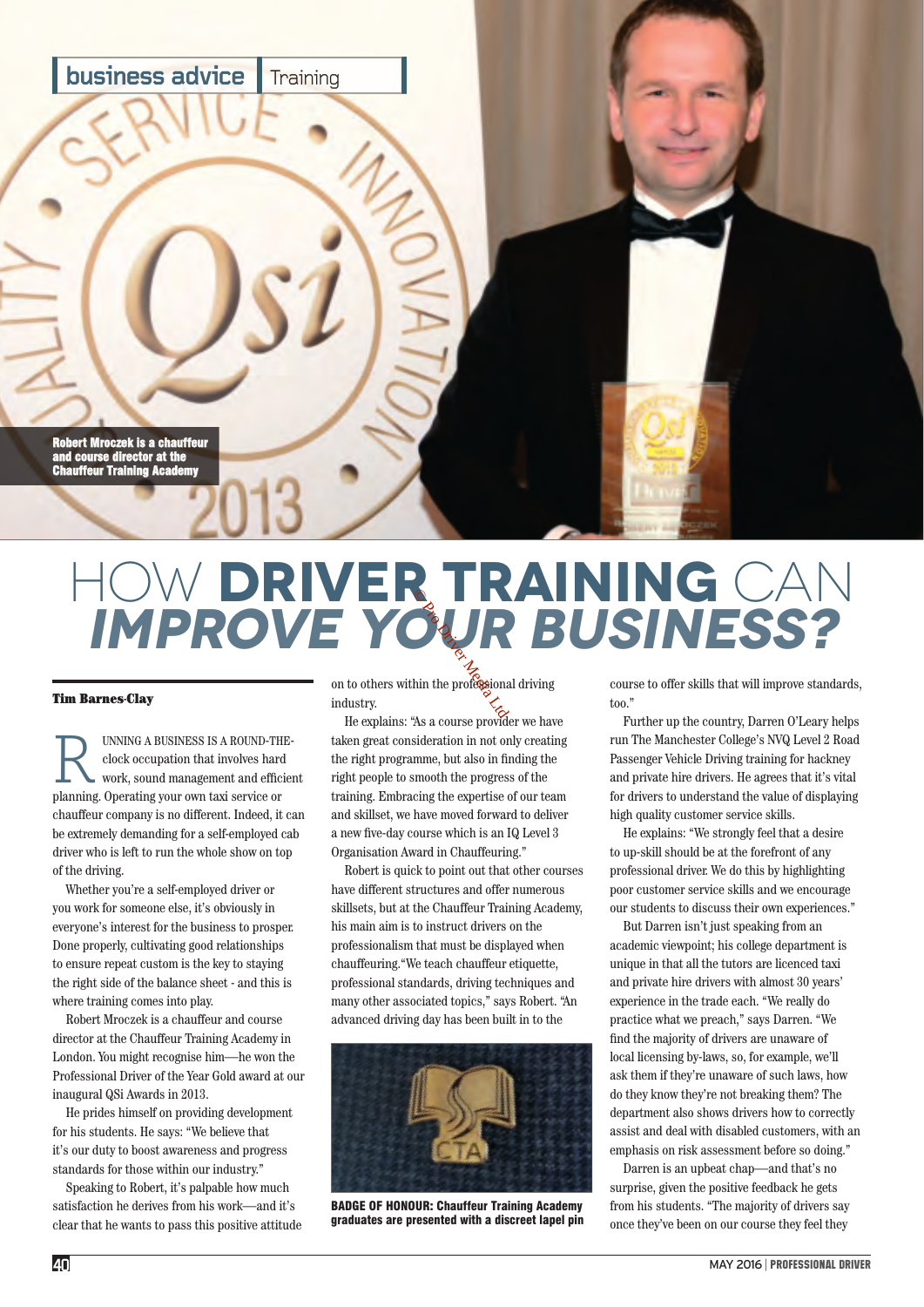have 'more tools in the box' to meet customer requirements. This makes it more likely they'll receive repeat business from the customer," he adds.

Back in the south, Duncan Blackett is chief executive officer for iRide, a minicab operator providing on-demand, fixed-fare and pre-booked services in London. The company has training at its heart—and it couldn't be any further away from Uber in its efforts to show the world the positive face of the private hire market.

Duncan explains: "At iRide we pride ourselves on fairness as we adapt to the new paradigm that is the private hire market. Gone are high fares; gone are local plots. Here are more competitive fares; here is a different way of working."

iRide's Driver Centre is a hub where drivers can pay rent, query their jobs statement and even ask for tips on how to improve their earnings and fuel efficiency. There is nothing revolutionary in that. But just as drivers have become scant to London's private hire operators, it seems good drivers who look after their cars and personal appearance have become a scarcity too.

"We have a dual need: to attract and retain drivers," said Duncan. "All that might seem very elementary so far, but rides have become commoditised through competition, and a race to the bottom has priced the best drivers out of the business."

Central to iRide's continued growth is the need to up-skill the company's driver base—and that is where iRide's Driver Training Academy comes in. Duncan explained: "Offering superior customer experience is the goal. This will insulate ourselves from the migration of 'cash fares' to booking apps. It also gives us the opportunity to win back lapsed customers."

iRide's Academy is engineered to take a new recruit from enrolment to executive driver. But, according to Duncan, taking a candidate through the company's driver handbook is not enough: "iRide plans to enter London's lucrative B2B market. This is an unforgiving sector, and winning a contract is the easy part. Our rigorous training and testing will ensure we can consistently deliver the exacting standards required by the corporate market."

Duncan Blackett, chief executive officer, iRide

within iRide's academy. Level 1: Induction to iRide London. Level 2: Customer service training. Level 3: Executive driver training. Certificates are awarded after graduation from each tier of the course. Successful completion of the training path at iRide permits a driver to progress through the company's grading steps: from bronze to silver to gold. "We have to give drivers a reason to improve," says Duncan.

It certainly seems that at iRide, training is one thing, execution is another. "Underpinning our approach is the desire to create aspiration within our fleet," clarified Duncan. "Put simply, the better a driver's grading, the better their earnings. iRide's Driver of the Month Award has been running for two months. It is illustrative of the aspiration we are creating, where the highest rated driver for the month is awarded £300."

iRide's approach is already paying off, with the company recently being awarded ISO certification. The accreditation is certainly indicative of iRide's' commitment to excellence. "We look forward to the future," adds Duncan. And who can blame him?